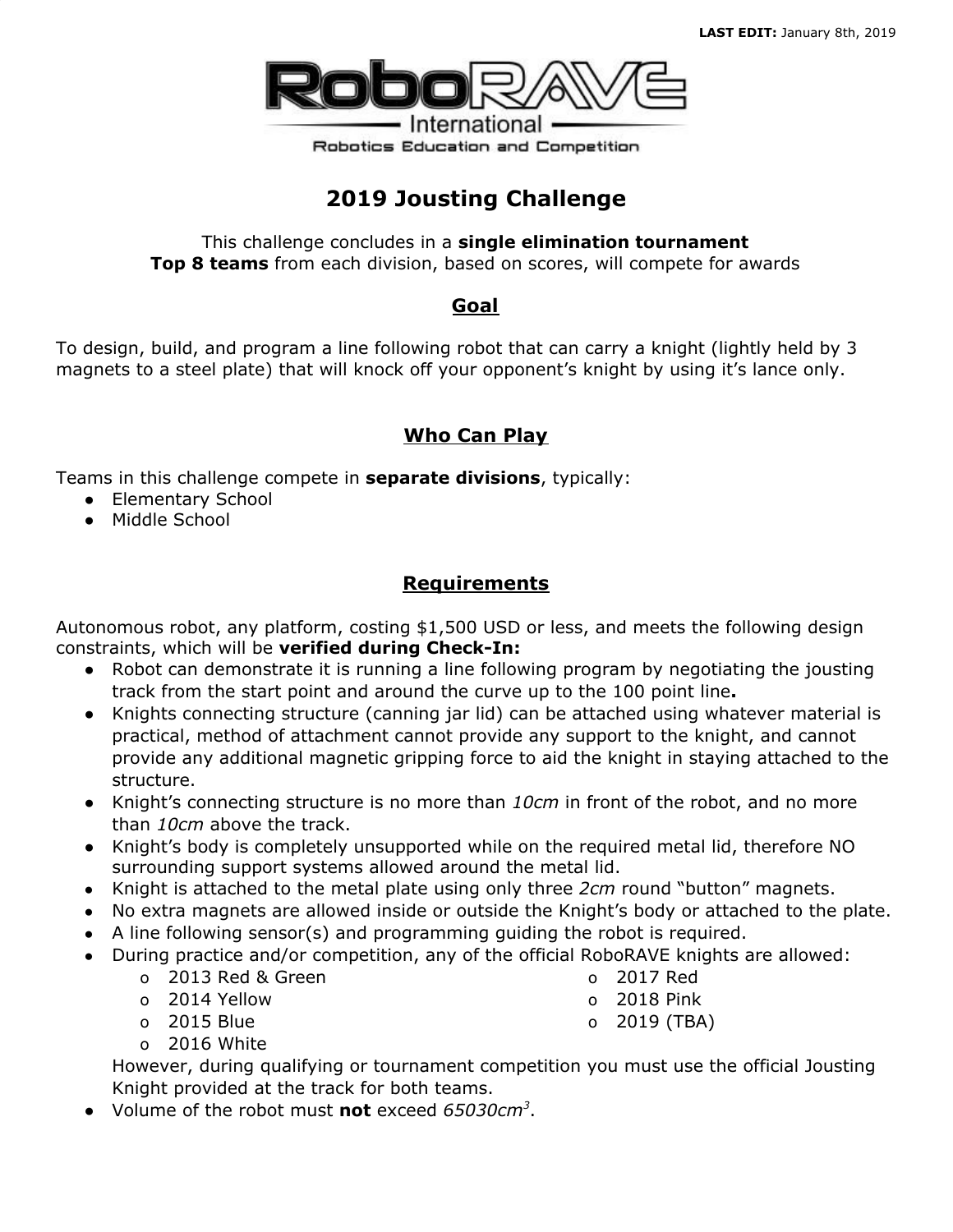### **General Rules of Play**

- A line following program must control your robot's motion.
- During the scoring period there is no seeding, simply go to any track to find an opponent.
- Up to 5 passes may be made during a match, a pass is defined as an **attempt** is made by both robots to knock each other off.
- If all passes are used and no knight is knocked off, the joust will be considered a **draw**. Both teams relinquish the track to the teams waiting to joust.
- If both knights fall, the **last** knight to hit the floor, as determined by the track official, will be awarded the win.
- **Only the lance** can knock the knight off; if the knight is knocked off by something other than the lance then **that pass is up and a new pass is attempted** (except on the 5th pass)
- **Only** the lance may cross the midline of the track (*13cm* from either of the 2 parallel lines).
- Scores decrease by 10% for each pass after the 1st run. Maximum number of attempts: 5 For example: You win on your 3rd pass, landing your opponent in the 150, or 100, or 50 points zone: Your score possibilities would be:  $150*0.8 = 120$ ;  $100*0.8 = 80$ ;  $50*0.8 = 40$
- You will get **10 official scored runs** during the challenge scoring period.
- The **total of your 5 highest official scores** are used to determine tournament selection.

# **Challenge Specifications**

#### **The Track**

- Two parallel, *2.5cm* wide black lines on a white PVC vinyl track.
- Each line has a slight curve at the start.
- A meter stick **may** be inserted under the track **along** the midline to create a "wall".



#### **Scoring Zones**

- 150 points *0cm* to *15cm* from start
- 100 points *15cm* to *30cm* from start
- 50 points *30cm* to *90cm* from start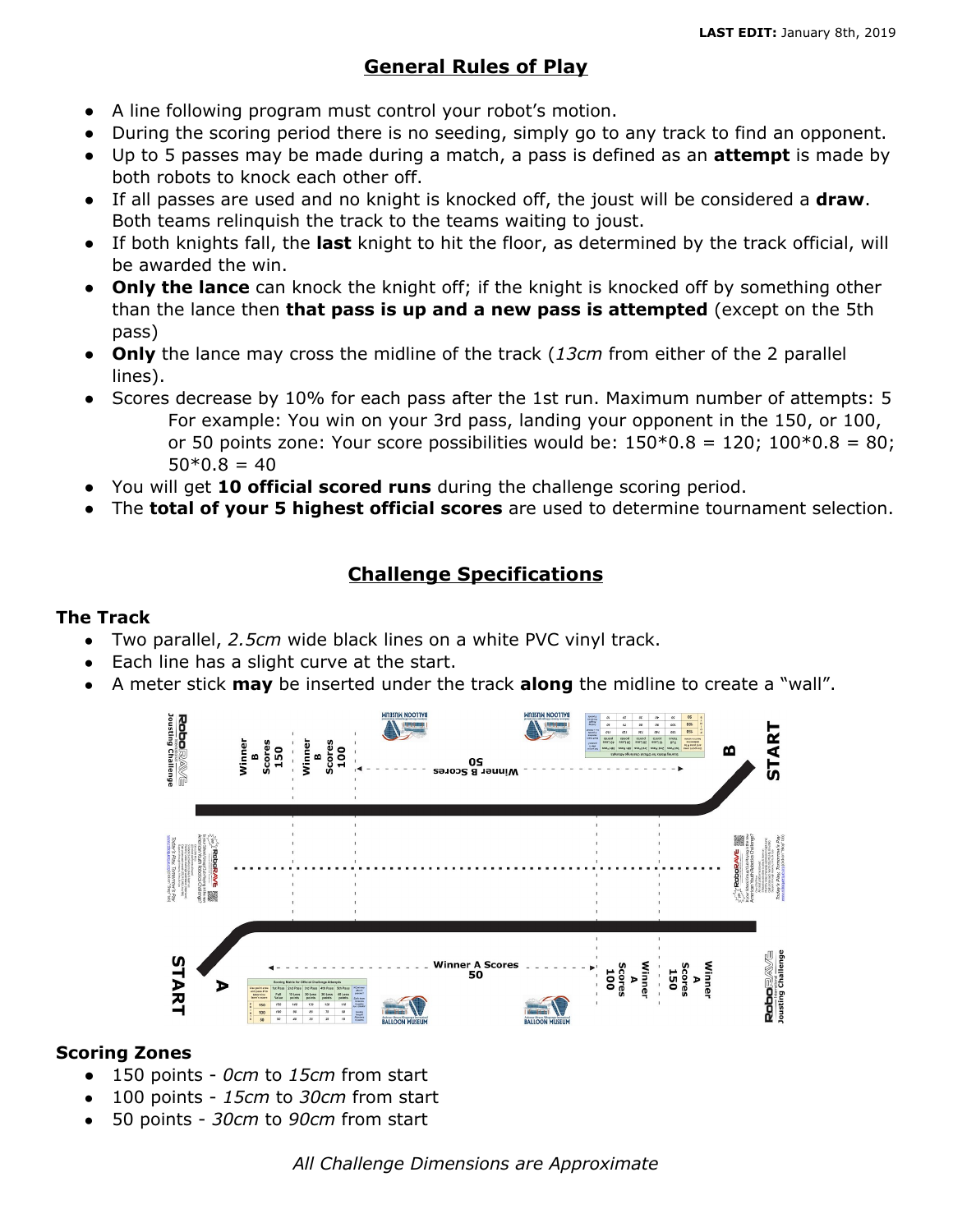### **Scoring**

- Full score is awarded **only** if you knock your opponent off during the **1st** of 5 attempts. Each successive attempt used decreases the point value by 10%. **See matrix below.**
- Higher scores are earned by knocking your opponent off closer to their START position.
- If the knight (*not the lance*) is lying within two point areas, the higher point value is awarded.

### **Scoring Matrix**

IF a knight is knocked off, IF and ONLY IF, by the opponent's lance, THEN, circle the winner's score

Definition: Pass - an attempt is made by both robots to knock each other off, but NO ONE does

Each team has 5 Passes to knock their opponent OFF.

| <b>Points</b><br>per pass                  |                                  | <b>1st Pass</b><br>$(100\%)$ | 2nd Pass<br>$(90\%)$ | <b>3rd Pass</b><br>$(80\%)$ | <b>4th Pass</b><br>$(70\%)$ | <b>5th Pass</b><br>$(60\%)$ | 5 Passes,                                                       |
|--------------------------------------------|----------------------------------|------------------------------|----------------------|-----------------------------|-----------------------------|-----------------------------|-----------------------------------------------------------------|
| P<br>$\mathbf{o}$<br>I<br>N<br>$\mathbf S$ | Lands in the<br>"150 point" zone | 150                          | 135                  | 120                         | 105                         | 90                          | No.<br>Winner?<br>Draw:<br><b>Each Team</b><br>gets<br>5 points |
|                                            | Lands in the<br>"100 point" zone | 100                          | 90                   | 80                          | 70                          | 60                          |                                                                 |
|                                            | Lands in the<br>"50 point" zone  | 50                           | 45                   | 40                          | 35                          | 30                          |                                                                 |
| Loser gets 0 Points                        |                                  |                              |                      |                             |                             |                             |                                                                 |